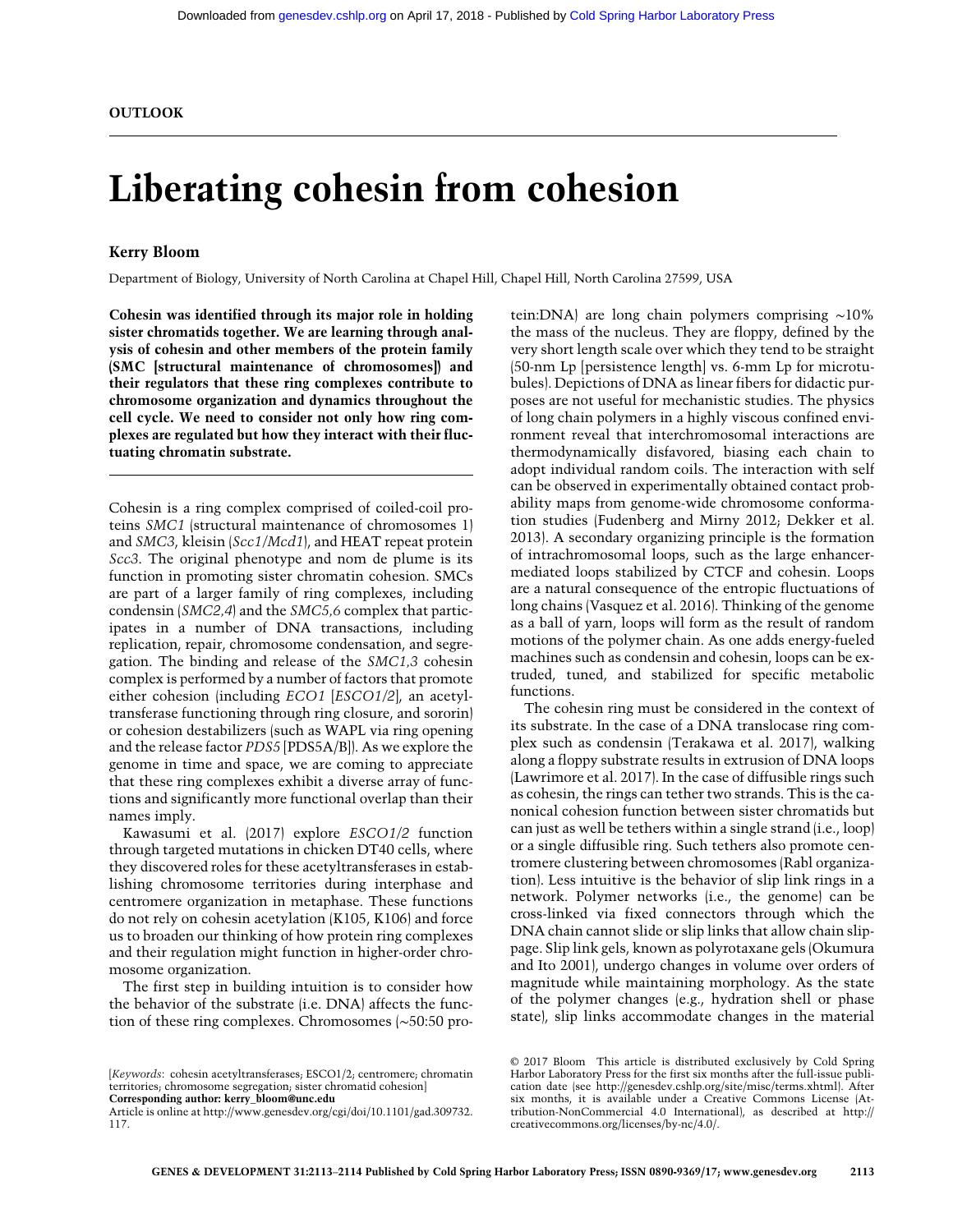#### Bloom

property of the chain, for instance, to equilibrate tension throughout the network. Thermodynamic simulations of a chromatin loop with and without cohesin rings illustrate mechanisms by which diffusible rings restrict fluctuation of the chromatin backbone as well as the area that the chromatin chain occupies (Lawrimore et al. 2016).

What the Kawasumi et al. (2017) study shows is that cohesin rings and their regulation participate in genome organization as cells cycle through division. In interphase, ESCO1/2 together with Wapl work to reduce the amount of cohesin (more cohesin in the mutants). In simulation, rings that link nonadjacent genomic sites are a way to compact and partition regions such as the nucleolus (Hult et al. 2017). Thus, ESCO1/2,Wapl modifications function to expand the genome, likely increasing exploration, loop size, and number/frequency of interactions via reduction in cohesin/substrate cross-links.

In metaphase, cohesin plays a central role in centromere organization. The centromere is the region of the chromosome that dictates kinetochore assembly and microtubule attachment for chromosome segregation. An outstanding question in the field is how tension is generated between sister kinetochores that can be on the order of 1 µm apart. Kawasumi et al. (2017) show that the distance between sister centromeres is increased in esco2 mutants. Thus, cohesin is required for centromere integrity. In budding yeast, where the centromere is defined at the DNA sequence level, cohesin together with condensin provide a mechanism to increase the density of loops (Lawrimore et al. 2015, 2016). Upon biorientation, the loops adopt a bottle brush configuration surrounding a DNA axial core. The bottle brush is stiff due to side loops restricting the number of thermodynamic states that the axial core can adopt. In this way, sister centromeres are "pushed" apart, biasing kinetochores to the surface of the chromosome. Kawasumi et al. (2017) show that ESCO1/2 modification of cohesin plays a role in regulating this function in mammalian cells as well.

Mutations in ring complexes (cohesin and condensin) have been identified in a number of developmental disorders and disease states (Zakari et al. 2015). Considering the diversity of their function, it is a major challenge to identify specific protein deficiencies that map to specific disorders. Targeted mutations with critical quantitative analysis as performed in Kawasumi et al. (2017) exemplify how we make progress in this exciting yet nonintuitive field.

#### References

- Dekker J, Marti-Renom MA, Mirny LA. 2013. Exploring the three-dimensional organization of genomes: interpreting chromatin interaction data. Nat Rev Genet 14: 390–403.
- Fudenberg G, Mirny LA. 2012. Higher-order chromatin structure: bridging physics and biology. Curr Opin Genet Dev 22: 115–124.
- Hult C, Adalsteinsson D, Vasquez PA, Lawrimore J, Bennett M, York A, Cook D, Yeh E, Forest MG, Bloom K. 2017. Enrichment of dynamic chromosomal crosslinks drive phase separation of the nucleolus. Nucleic Acids Res 45: 11159–11173.
- Kawasumi R, Abe T, Arakawa H, Garre M, Hirota K, Branzei D. 2017. ESCO1/2's roles in chromosome structure and interphase chromatin organization. Genes Dev (this issue) doi: 10.1101/gad.306084.117.
- Lawrimore J, Vasquez PA, Falvo MR, Taylor RM II, Vicci L, Yeh E, Forest MG, Bloom K. 2015. DNA loops generate intracentromere tension in mitosis. *J Cell Biol* 210: 553–564.
- Lawrimore J, Aicher JK, Hahn P, Fulp A, Kompa B, Vicci L, Falvo M, Taylor RM II, Bloom K. 2016. ChromoShake: a chromosome dynamics simulator reveals that chromatin loops stiffen centromeric chromatin. Mol Biol Cell 27: 153–166.
- Lawrimore J, Friedman B, Doshi A, Bloom K. 2017. RotoStep: a chromosome dynamics simulator reveals mechanisms of loop extrusion. Cold Spring Harb Symp Quant Biol doi: 10.1101/sqb.2017.82.033696.
- Okumura Y, Ito K. 2001. The polyrotaxane gel: a topological gel by figure-of-eight cross-links. Adv Mater 13: 485–487.
- Terakawa T, Bisht S, Eeftens JM, Dekker C, Haering CH, Greene EC. 2017. The condensin complex is a mechanochemical motor that translocates along DNA. Science 358: 672–676.
- Vasquez PA, Hult C, Adalsteinsson D, Lawrimore J, Forest MG, Bloom K. 2016. Entropy gives rise to topologically associating domains. Nucleic Acids Res 44: 5540–5549.
- Zakari M, Yuen K, Gerton JL. 2015. Etiology and pathogenesis of the cohesinopathies. Wiley Interdiscip Rev Dev Biol 4: 489–504.